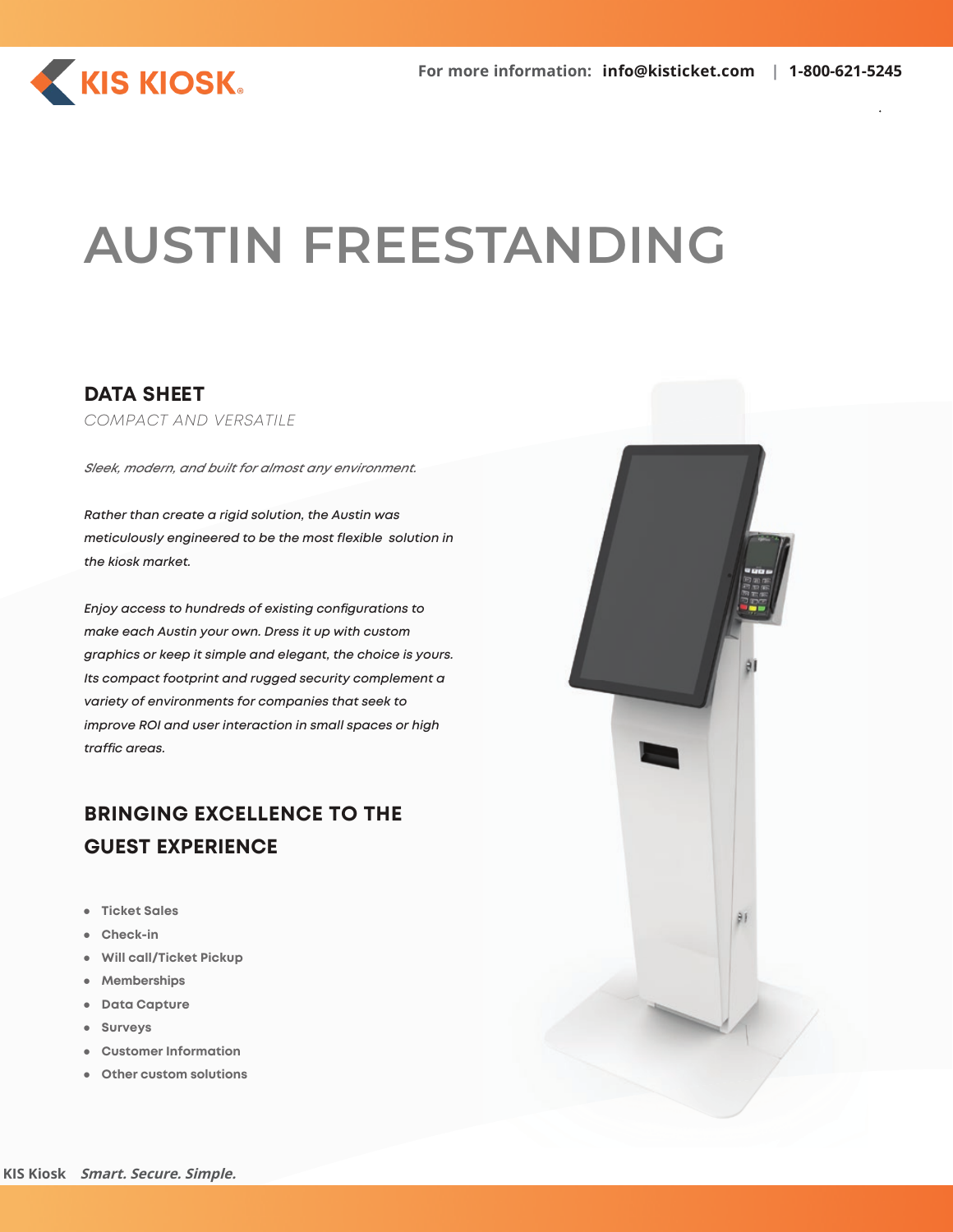

# **AUSTIN FREESTANDING KIOSK**

**SLEEK, FRIENDLY. AN INTERACTIVE DIGITAL DISPLAY THAT WILL IMPRESS YOUR GUESTS AS MUCH AS IT HELPS THEM.**









**The Austin Freestanding Kiosk is the product of years of feedback and over one hundred million customer interactions. Gone are the days of a single monitor option, a single printer option, or other strict design rules.**

**The monitor can be ordered in portrait or landscape orientation. 22" PCAP touchscreen.**

- **The kiosk is serviced from the front side, making it easy to get in-and-out quickly when routine maintenance is needed.**
- **The kiosk utilizes familiar POS printers so that no kiosk-specific ticket stock needs to be ordered and stocked.**
- **Several payment device options are already available and more are added as needed.**

**With so many existing configurations, the Austin is used for a wide range of ticketing solutions.**